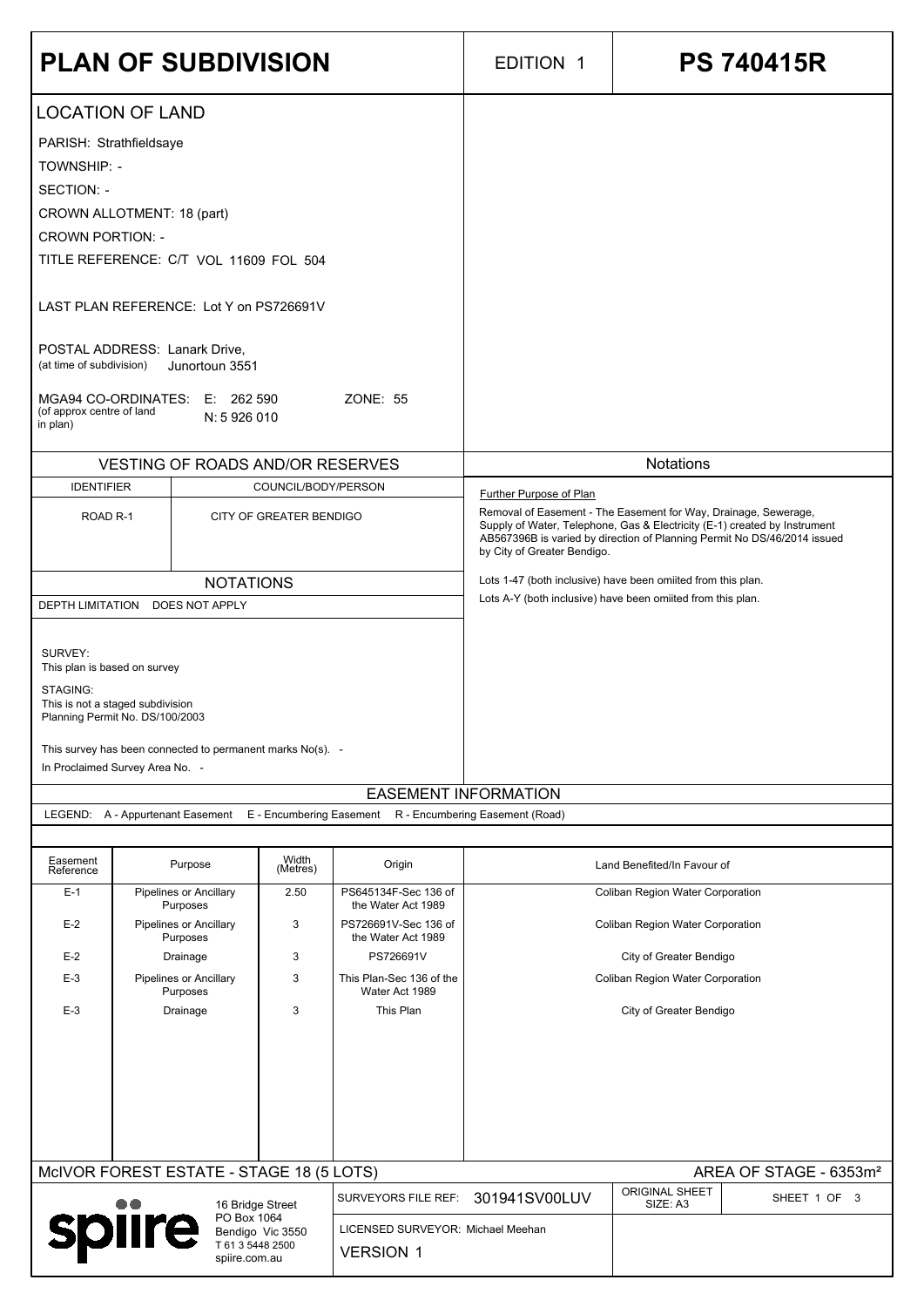| لاملام<br>مامونه<br>رام<br>2970<br>MCCONNEL | <b>SO</b> OD!<br>297°31'<br>$\sim$<br>187°54'<br>75.69<br>3.90<br>29/50<br>13.23<br>277°55'20" | $E - 1$<br>61°27'<br>$\frac{15}{10}$ (24.62)<br>$16.26$<br>265°43′<br>277°55'<br><b>120°</b> 12 | $\mathcal{P}^{S^{\mathbf{b}}\mathbf{b}}$<br>$\int_{\mathbb{B}}^{16}$<br>26.48 |  |
|---------------------------------------------|------------------------------------------------------------------------------------------------|-------------------------------------------------------------------------------------------------|-------------------------------------------------------------------------------|--|
|                                             |                                                                                                | 16 Bridge Street                                                                                | <b>SCALE</b><br>1:1250                                                        |  |



| DO | 16 Bridge Street<br>PO Box 1064<br>Bendigo Vic 3550<br>T 61 3 5448 2500<br>spiire.com.au | <b>SCALE</b><br>1:1250 | 37.5<br>-50<br>12.5<br>12.5<br>لىسلىسا<br>LENGTHS ARE IN METRES | <b>ORIGINAL SHEET</b><br>SIZE: A3 | <b>SHEET</b> |
|----|------------------------------------------------------------------------------------------|------------------------|-----------------------------------------------------------------|-----------------------------------|--------------|
|    |                                                                                          | <b>VERSION 1</b>       | LICENSED SURVEYOR: Michael Meehan<br><b>REF: 301941SV00LUV</b>  |                                   |              |